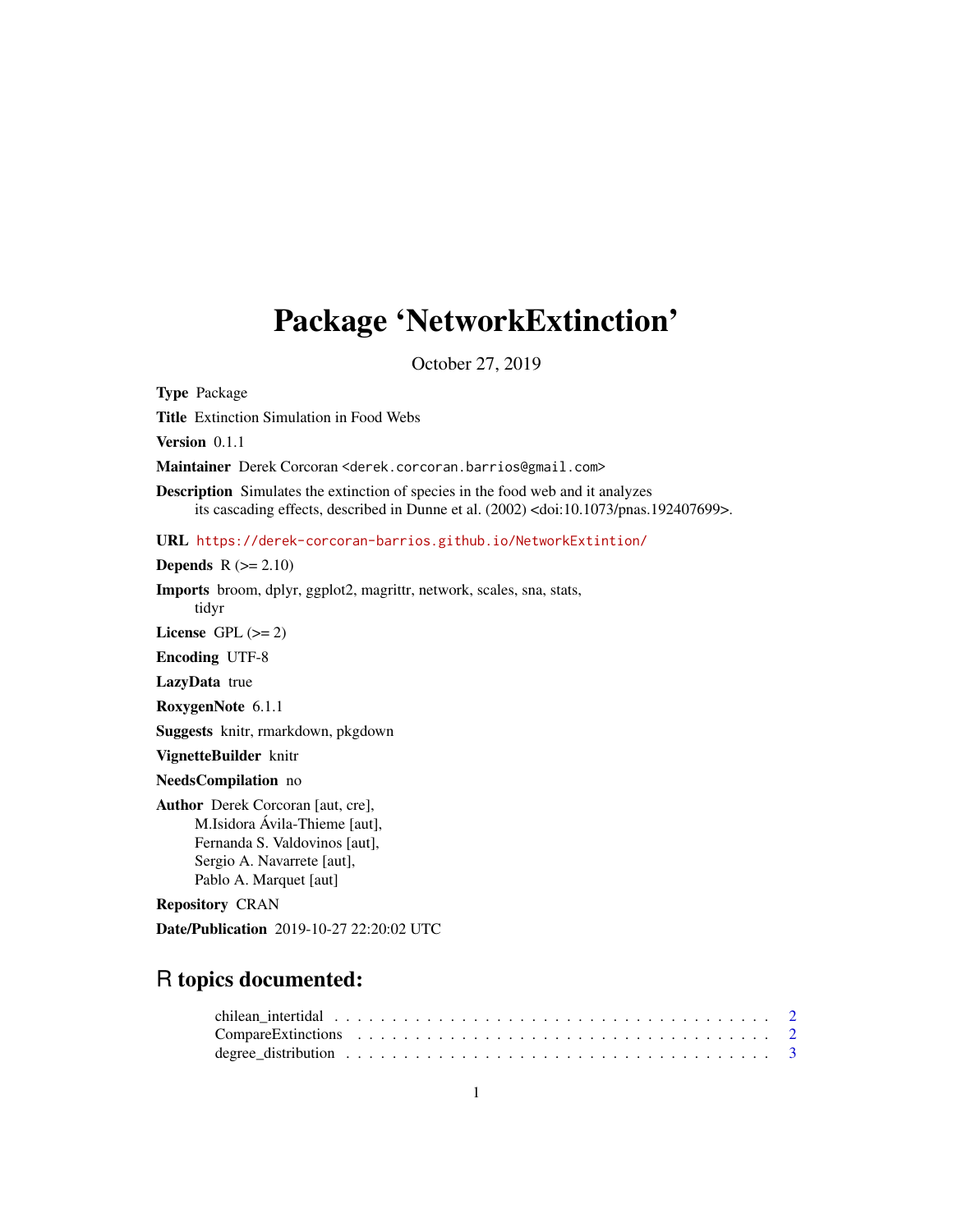#### <span id="page-1-0"></span>2 CompareExtinctions

| Index | 10 |
|-------|----|

chilean\_intertidal *The foodweb of the intertidal zone in central chile*

#### Description

A trophic network with 107 species present in the intertidal zone of central Chile. The food web was reconstructed from the Kefi et al. 2015

#### Usage

chilean\_intertidal

#### Format

a network

#### References

Kefi, Sonia, Eric L. Berlow, Evie A. Wieters, Lucas N. Joppa, Spencer A. Wood, Ulrich Brose, and Sergio A. Navarrete. "Network structure beyond food webs: mapping non trophic and trophic interactions on Chilean rocky shores." Ecology 96, no. 1 (2015.

CompareExtinctions *Comparison of Null hypothesis with other extinction histories*

#### Description

It compares an object genrated either by the Mostconected or ExtinctionOrder functions with a null hypothesis generated by the RandomExtinctions function and it tests weather they are significantly different.

#### Usage

CompareExtinctions(Nullmodel, Hypothesis)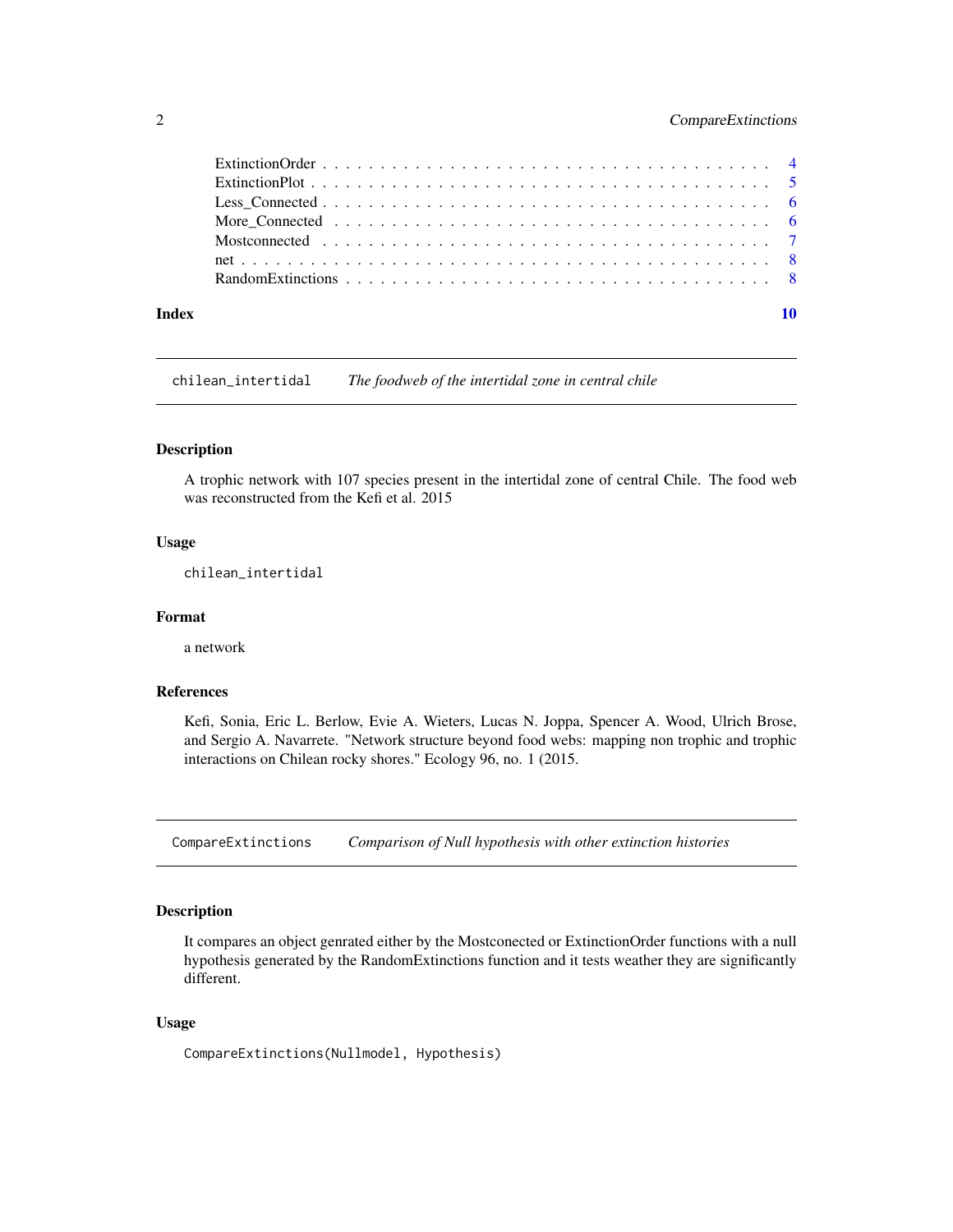#### <span id="page-2-0"></span>Arguments

| Nullmodel  | an object generated by the Random Extinctions                                |
|------------|------------------------------------------------------------------------------|
| Hypothesis | Extinction history generated by the Mostconected or Extinction Order fuction |

#### Value

a plot comparing the expected value of secondary extinctions originated at random with the observed extinction history. Also, and a goodness of fit test showing if there are significant differences between expected value of secondary extinctions and the observed secondary extinction history.

#### Author(s)

Derek Corcoran <derek.corcoran.barrios@gmail.com>

M.Isidora Avila Thieme <msavila@uc.cl>

#### Examples

```
data("net")
History <- Mostconnected(Network = net)
NullHyp <- RandomExtinctions(Network = net, nsim = 100)
CompareExtinctions(Nullmodel = NullHyp, Hypothesis = History)
```
degree\_distribution *Degree distribution of the network*

#### **Description**

This function calculates the degree distribution of the network. First it fits exponential, power law and truncated power law distribution models, and calculates the AIC values to select the best fit, and finally it plots the degree distribution in a log log scale showing the three fitted models mentioned above against the observed distribution.

#### Usage

```
degree_distribution(Network, name, scale = "arithmetic")
```
#### Arguments

| Network | a trophic network of class network                                                                                              |
|---------|---------------------------------------------------------------------------------------------------------------------------------|
| name    | a categorical variable that represent the distribution model                                                                    |
| scale   | a character stating if the graph is on a log-log scale ("loglog") or arithmetic scale<br>("arithmetic"), defaults to arithmetic |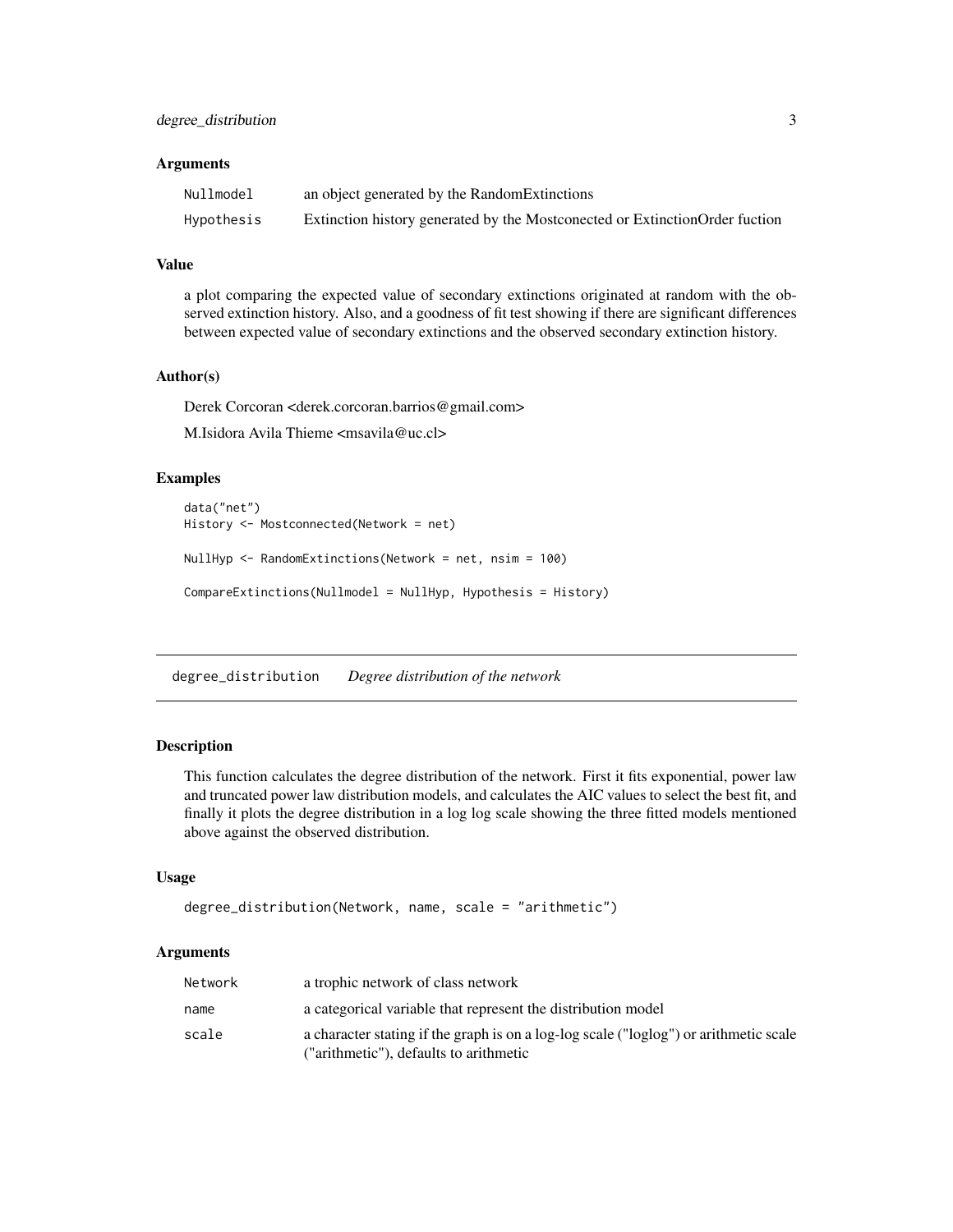Value

exports three principal results: 1. A list with network degree distribution values and with the value of each fit model 2. A list with each model results and AIC of the distribution models 3. A Ghraph of the degree distribution with the models adjust In DDvalues, k represent the degree of the network and cumulative the probability that each specie could be have this degree (pk). Observation: In the graph, the zero values are not represented but this result are incorporate in the DF result

#### Author(s)

Derek Corcoran <derek.corcoran.barrios@gmail.com>

M.Isidora Avila Thieme <msavila@uc.cl>

#### Examples

```
library(NetworkExtinction)
data("net")
degree_distribution(net, name = "Test")
```
ExtinctionOrder *Extinctions analysis from custom order*

#### **Description**

It takes a network, and extinguishes nodes using a custom order, then it calculates the secondary extinctions and plots the accumulated secondary extinctions.

#### Usage

```
ExtinctionOrder(Network, Order)
```
#### Arguments

| Network | a network of class network                 |
|---------|--------------------------------------------|
| Order   | Vector with the order of extinctions by ID |

#### Value

exports data frame with the characteristics of the network after every extintion, and a graph with the mean and 95

#### Author(s)

Derek Corcoran <derek.corcoran.barrios@gmail.com> M.Isidora Avila Thieme <msavila@uc.cl>

<span id="page-3-0"></span>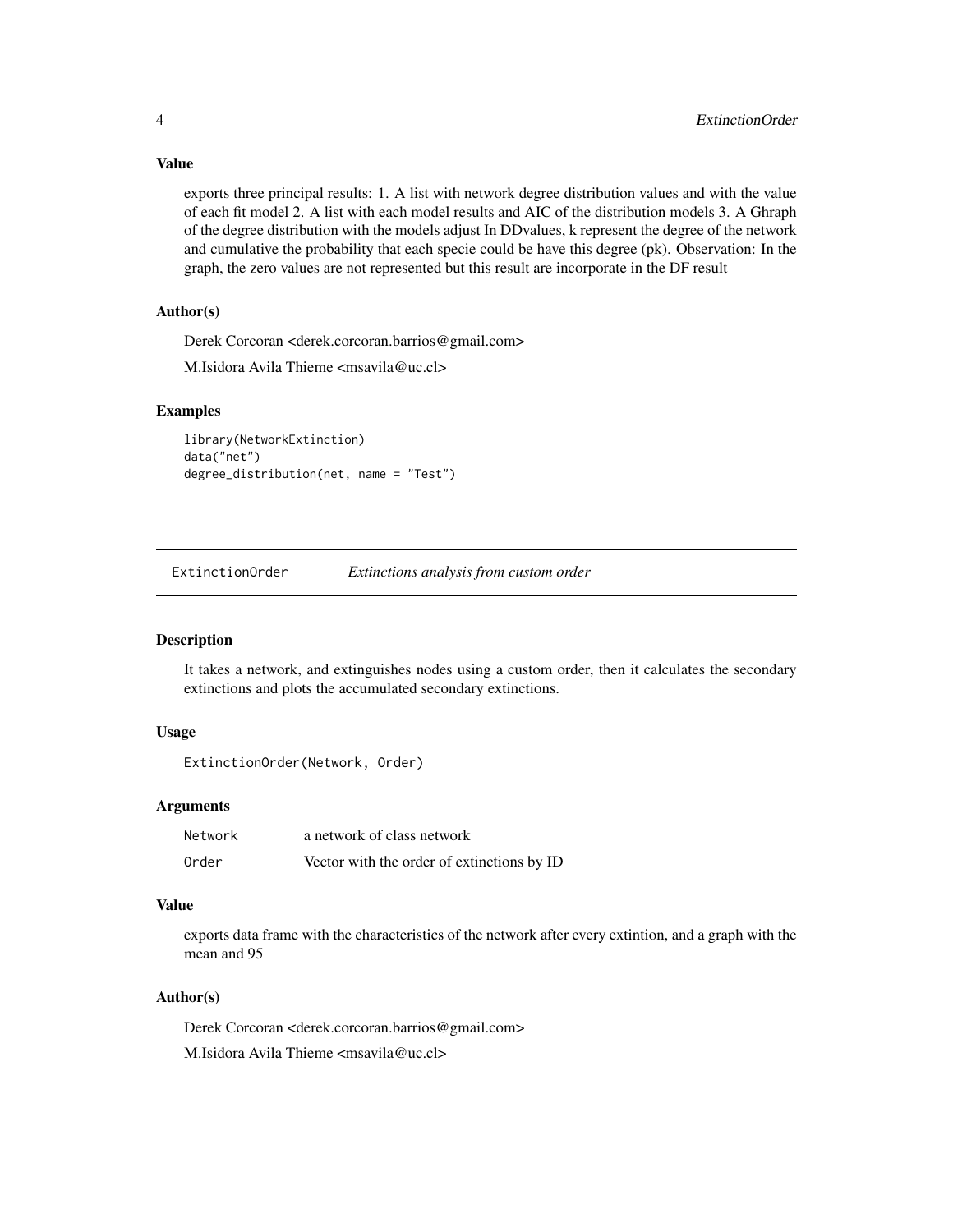#### <span id="page-4-0"></span>ExtinctionPlot 5

#### Examples

```
#first example
data("net")
ExtinctionOrder(Network = net, Order = c(1, 2, 3, 4, 5, 6, 7, 8, 9, 10))
#Second example
data("net")
ExtinctionOrder(Network = net, Order = c(2,8,9))
```
ExtinctionPlot *Plots the extinctions history of a network*

#### Description

It takes a NetworkTopology class object and plots the network index after every extinction

#### Usage

```
ExtinctionPlot(History, Variable = "AccSecondaryExtinction")
```
#### Arguments

| History  | a NetworkTopology object obtained from the Mostconnected function or the |
|----------|--------------------------------------------------------------------------|
|          | ExtinctionOrder function                                                 |
| Variable | the variable of the NetworkTopology object that you want as a y variable |

#### Value

A plot of number of extinctions in the x axis vs the choosen variable in the Y axis

#### Author(s)

Derek Corcoran <derek.corcoran.barrios@gmail.com> M.Isidora Avila Thieme <msavila@uc.cl>

#### See Also

[NetworkExtintion::ExtinctionOrder()]

#### Examples

```
# If you don't specify the y variable it will plot the secondary extinctions
# by default
data("net")
history <- Mostconnected(Network = net)
ExtinctionPlot(History = history)
# You can also specify the variable to be ploted in the y axis
ExtinctionPlot(History = history, Variable = "LinksPerSpecies")
```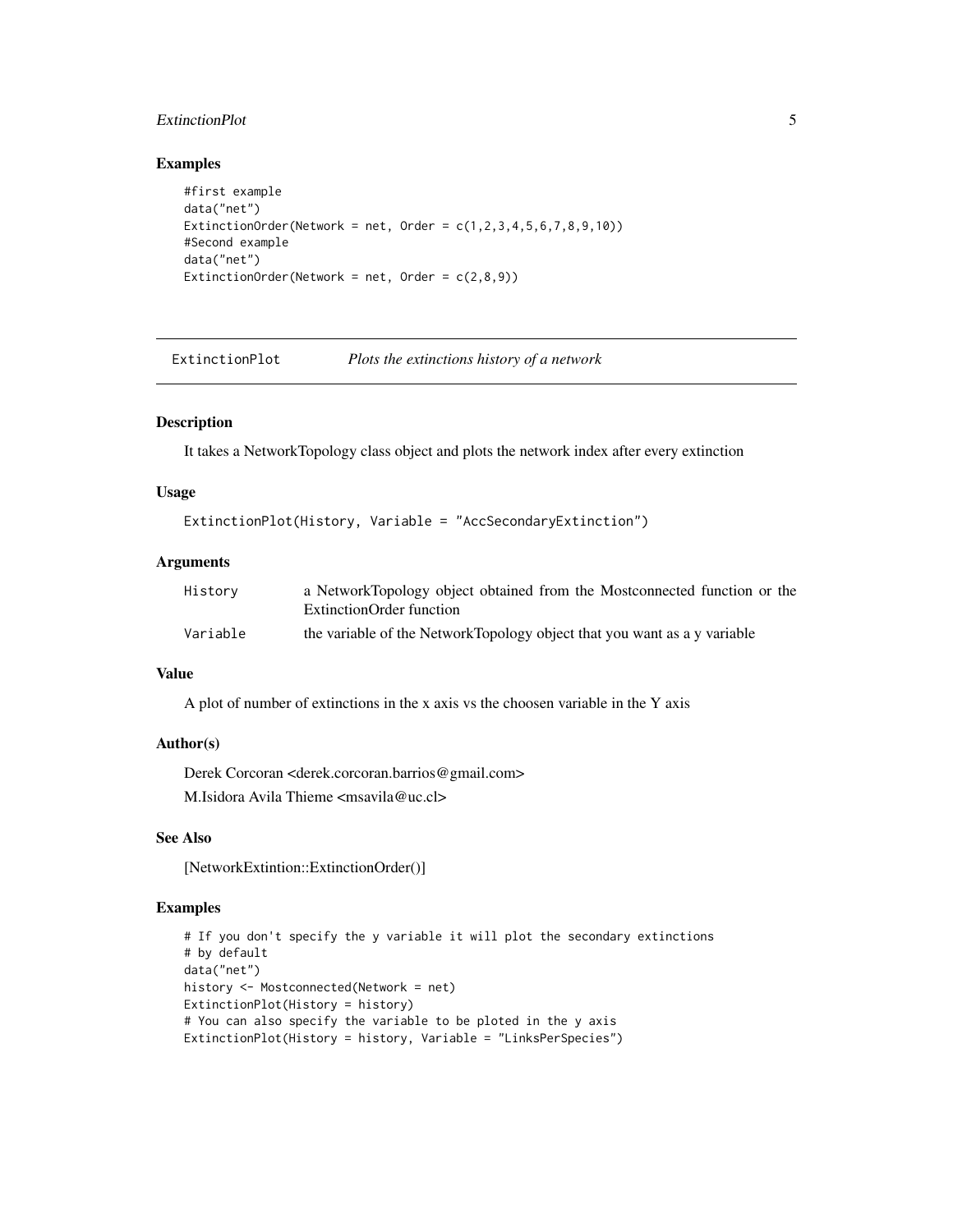#### <span id="page-5-2"></span><span id="page-5-0"></span>Description

A trophic network with 30 species and 47 trophic interactions. This foodweb has a connectance of 0.03

#### Usage

Less\_Connected

#### Format

a network

#### See Also

[More\\_Connected](#page-5-1)

<span id="page-5-1"></span>More\_Connected *A densely connected foodweb*

#### Description

A trophic network with 30 species and 222 trophic interactions. This foodweb has a connectance of 0.3

#### Usage

More\_Connected

#### Format

a network

#### See Also

[Less\\_Connected](#page-5-2)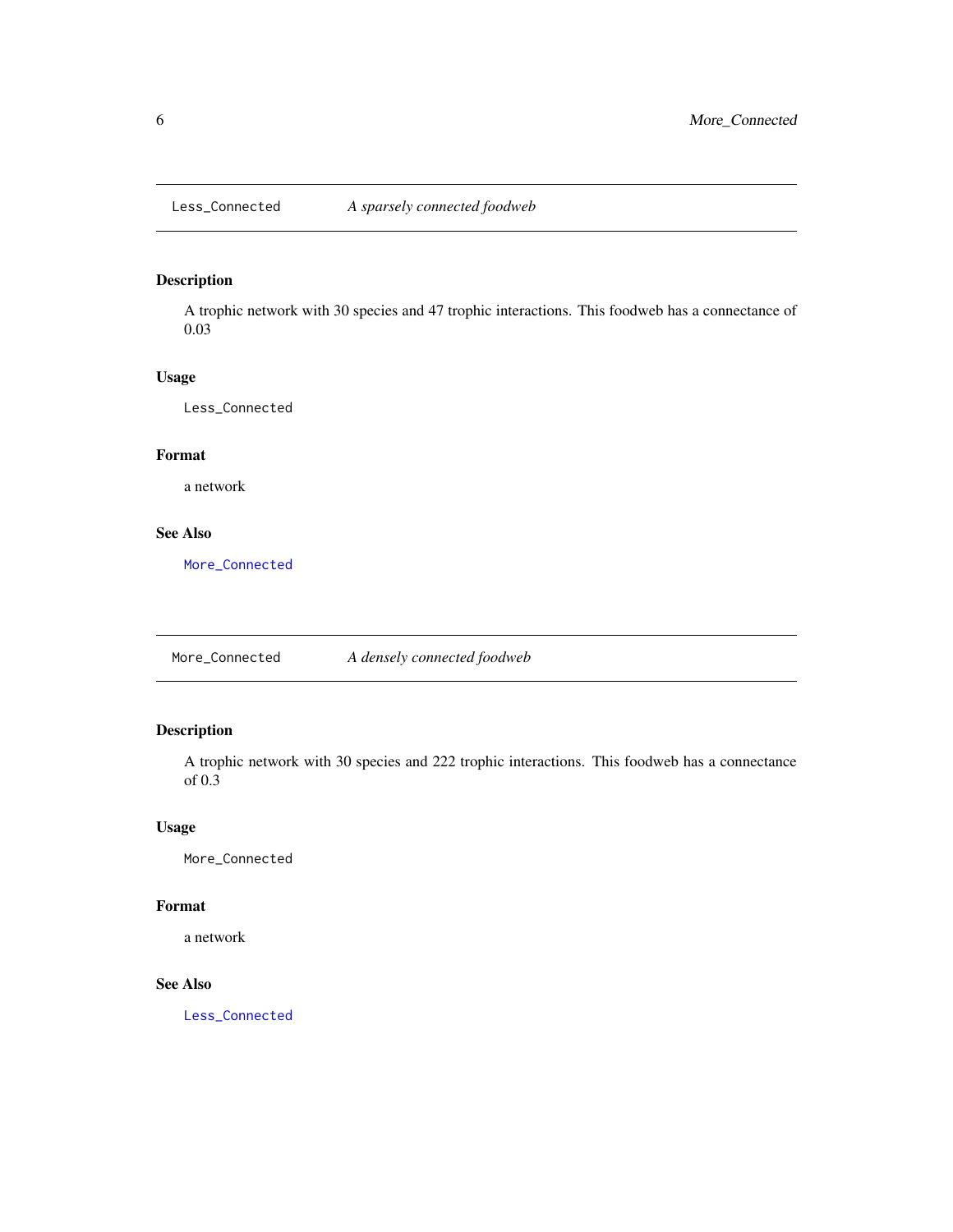<span id="page-6-0"></span>Mostconnected *Extinctions analysis from most connected to less conected nodes in the network*

#### Description

It takes a network and it calculates wich node is the most conected of the network, using total degree. Then remove the most connected node, and calculates the the topological indexes of the network and the number of secundary extintions (how many species have indegree 0, without considered primary producers). After that, remove the nodes that were secondarily extinct in the previous step and recalculate which is the new most connected node and so on, until the number of links in the network is zero.

#### Usage

```
Mostconnected(Network)
```
#### Arguments

Network a trophic network of class network

#### Value

exports data frame with the characteristics of the network after every extintion. The resulting data frame contains 11 columns that incorporate the topological index, the secondary extinctions, predation release, and total extinctions of the network in each primary extinction.

#### Author(s)

Derek Corcoran <derek.corcoran.barrios@gmail.com>

M.Isidora Avila Thieme <msavila@uc.cl>

#### See Also

[NetworkExtinction::ExtinctionOrder()]

#### Examples

```
data("net")
Mostconnected(Network = net)
```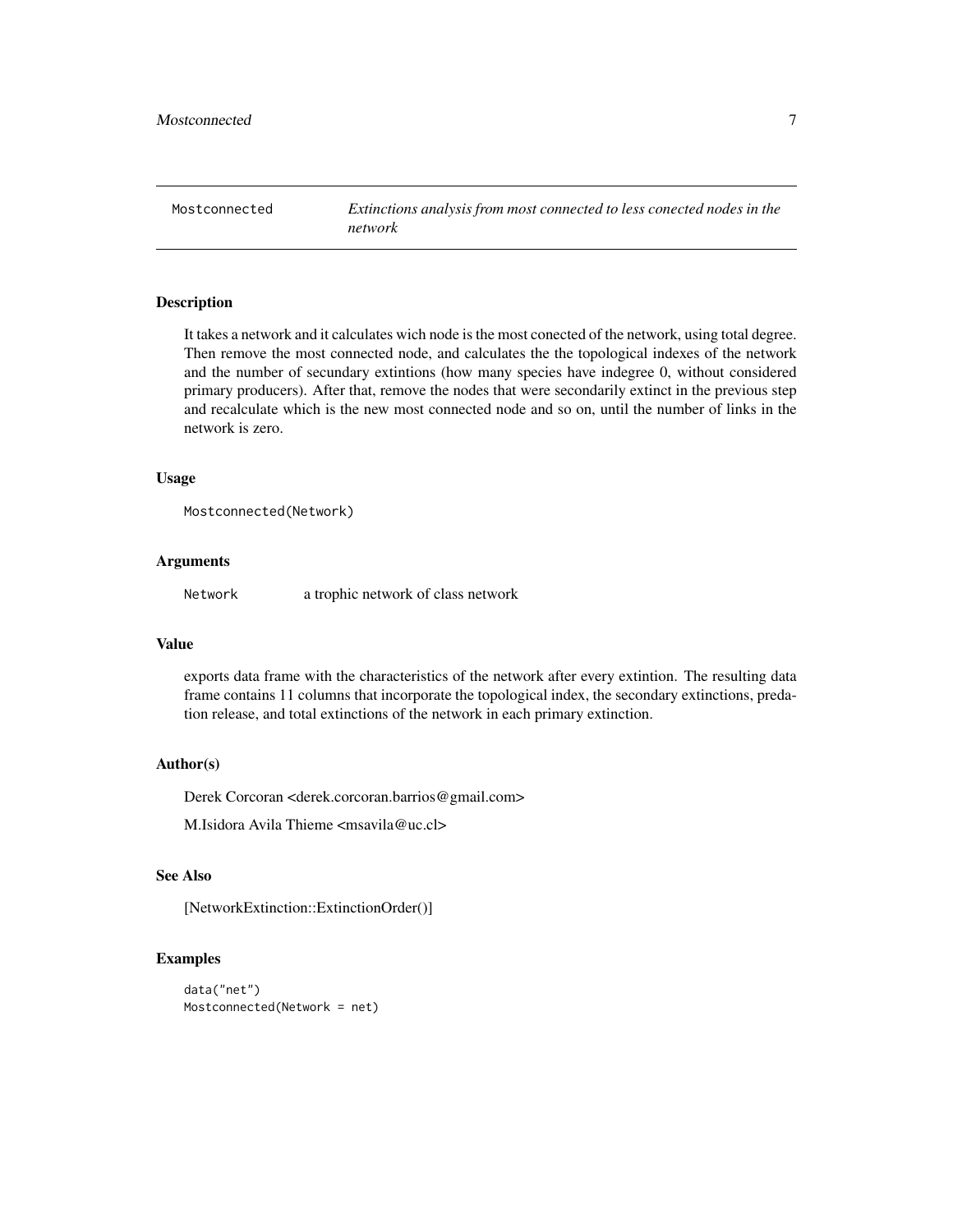<span id="page-7-0"></span>

#### Description

A trophic network with 10 species where the first four species are primery producters

#### Usage

net

#### Format

a network

RandomExtinctions *Random extinction*

#### Description

Generates a null model by generating random extinction histories and calculating the mean and standard deviation of the accumulated secondary extinctions developed by making n random extinction histories

#### Usage

RandomExtinctions(Network, nsim = 10)

#### Arguments

| Network | a trophic network of class network |
|---------|------------------------------------|
| nsim    | number of simulations              |

#### Value

exports data frame with the characteristics of the network after every extintion, and a graph with the mean and 95

#### Author(s)

Derek Corcoran <derek.corcoran.barrios@gmail.com> M.Isidora Avila Thieme <msavila@uc.cl>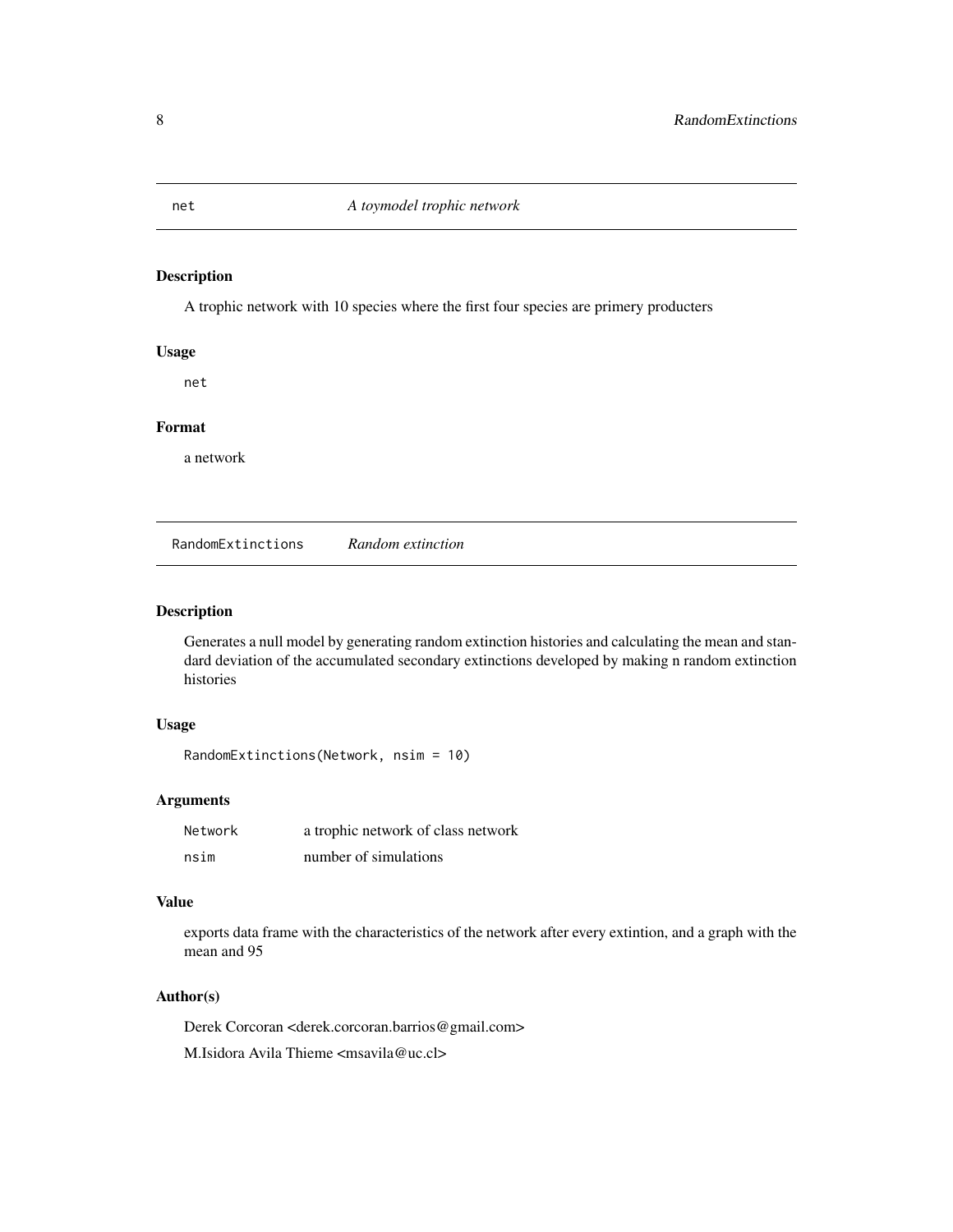#### RandomExtinctions 9

#### Examples

```
#first example
data("More_Connected")
RandomExtinctions(Network = More_Connected, nsim = 20)
```